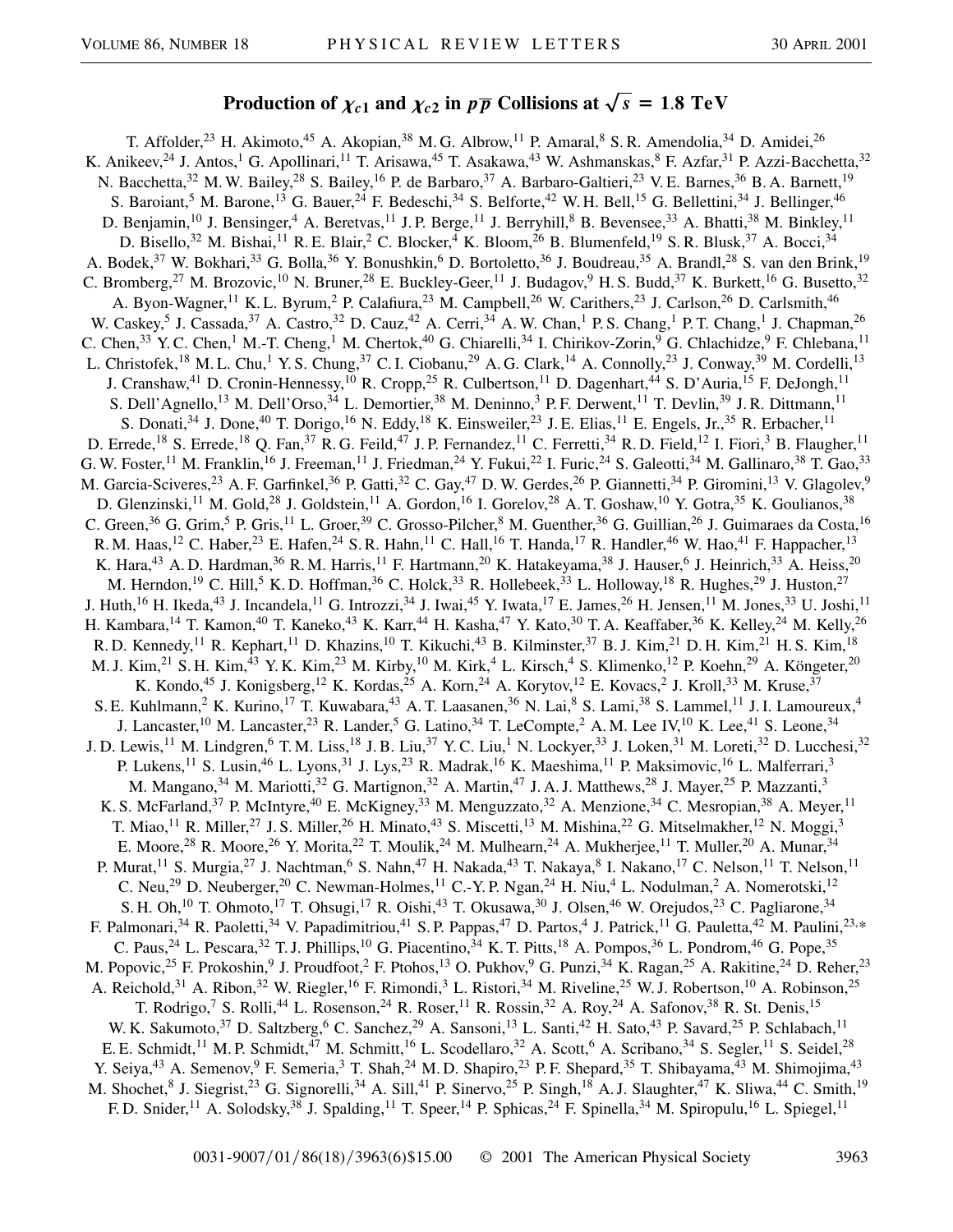J. Steele,<sup>46</sup> A. Stefanini,<sup>34</sup> J. Strologas,<sup>18</sup> F. Strumia,<sup>14</sup> D. Stuart,<sup>11</sup> K. Sumorok,<sup>24</sup> T. Suzuki,<sup>43</sup> T. Takano,<sup>30</sup> R. Takashima,<sup>17</sup> K. Takikawa,<sup>43</sup> P. Tamburello,<sup>10</sup> M. Tanaka,<sup>43</sup> B. Tannenbaum,<sup>6</sup> W. Taylor,<sup>25</sup> M. Tecchio,<sup>26</sup> R. Tesarek,<sup>11</sup> P. K. Teng,<sup>1</sup> K. Terashi,<sup>38</sup> S. Tether,<sup>24</sup> A. S. Thompson,<sup>15</sup> R. Thurman-Keup,<sup>2</sup> P. Tipton,<sup>37</sup> S. Tkaczyk,<sup>11</sup> K. Tollefson,<sup>37</sup> A. Tollestrup,<sup>11</sup> H. Toyoda,<sup>30</sup> W. Trischuk,<sup>25</sup> J. F. de Troconiz,<sup>16</sup> J. Tseng,<sup>24</sup> N. Turini,<sup>34</sup> F. Ukegawa,<sup>43</sup> T. Vaiciulis,<sup>37</sup> J. Valls,<sup>39</sup> S. Vejcik III,<sup>11</sup> G. Velev,<sup>11</sup> R. Vidal,<sup>11</sup> R. Vilar,<sup>7</sup> I. Volobouev,<sup>23</sup> D. Vucinic,<sup>24</sup> R. G. Wagner,<sup>2</sup> R. L. Wagner,<sup>11</sup> J. Wahl,<sup>8</sup> N. B. Wallace,<sup>39</sup> A. M. Walsh,<sup>39</sup> C. Wang,<sup>10</sup> M. J. Wang,<sup>1</sup> T. Watanabe,<sup>43</sup> D. Waters,<sup>31</sup> T. Watts,<sup>39</sup> R. Webb,<sup>40</sup> H. Wenzel,<sup>20</sup> W. C. Wester III,<sup>11</sup> A. B. Wicklund,<sup>2</sup> E. Wicklund,<sup>11</sup> T. Wilkes,<sup>5</sup> H. H. Williams,<sup>33</sup> P. Wilson,<sup>11</sup> B. L. Winer,<sup>29</sup> D. Winn,<sup>26</sup> S. Wolbers,<sup>11</sup> D. Wolinski,<sup>26</sup> J. Wolinski,<sup>27</sup> S. Wolinski,<sup>26</sup> S. Worm,<sup>28</sup> X. Wu,<sup>14</sup> J. Wyss,<sup>34</sup> A. Yagil,<sup>11</sup> W. Yao,<sup>23</sup> G. P. Yeh,<sup>11</sup> P. Yeh,<sup>1</sup> J. Yoh,<sup>11</sup> C. Yosef,<sup>27</sup> T. Yoshida,<sup>30</sup> I. Yu,<sup>21</sup> S. Yu,<sup>33</sup> Z. Yu,<sup>47</sup> A. Zanetti, F. Zetti,  $23$  and S. Zucchelli<sup>3</sup>

(CDF Collaboration)

*Institute of Physics, Academia Sinica, Taipei, Taiwan 11529, Republic of China*

*Argonne National Laboratory, Argonne, Illinois 60439*

*Istituto Nazionale di Fisica Nucleare, University of Bologna, I-40127 Bologna, Italy*

*Brandeis University, Waltham, Massachusetts 02254*

*University of California at Davis, Davis, California 95616*

*University of California at Los Angeles, Los Angeles, California 90024*

*Instituto de Fisica de Cantabria, CSIC-University of Cantabria, 39005 Santander, Spain*

*Enrico Fermi Institute, University of Chicago, Chicago, Illinois 60637*

*Joint Institute for Nuclear Research, RU-141980 Dubna, Russia*

*Duke University, Durham, North Carolina 27708*

*Fermi National Accelerator Laboratory, Batavia, Illinois 60510*

*University of Florida, Gainesville, Florida 32611*

*Laboratori Nazionali di Frascati, Istituto Nazionale di Fisica Nucleare, I-00044 Frascati, Italy*

*University of Geneva, CH-1211 Geneva 4, Switzerland*

*Glasgow University, Glasgow G12 8QQ, United Kingdom*

*Harvard University, Cambridge, Massachusetts 02138*

*Hiroshima University, Higashi-Hiroshima 724, Japan*

*University of Illinois, Urbana, Illinois 61801*

*The Johns Hopkins University, Baltimore, Maryland 21218*

*Institut für Experimentelle Kernphysik, Universität Karlsruhe, 76128 Karlsruhe, Germany*

*Center for High Energy Physics, Kyungpook National University, Taegu 702-701, Korea,*

*Seoul National University, Seoul 151-742, Korea,*

*and SungKyunKwan University, Suwon 440-746, Korea*

*High Energy Accelerator Research Organization (KEK), Tsukuba, Ibaraki 305, Japan*

*Ernest Orlando Lawrence Berkeley National Laboratory, Berkeley, California 94720*

*Massachusetts Institute of Technology, Cambridge, Massachusetts 02139*

*Institute of Particle Physics, McGill University, Montreal H3A 2T8, Canada,*

*and University of Toronto, Toronto M5S 1A7, Canada*

*University of Michigan, Ann Arbor, Michigan 48109*

*Michigan State University, East Lansing, Michigan 48824*

*University of New Mexico, Albuquerque, New Mexico 87131*

*The Ohio State University, Columbus, Ohio 43210*

*Osaka City University, Osaka 588, Japan*

*University of Oxford, Oxford OX1 3RH, United Kingdom*

*Universita di Padova, Istituto Nazionale di Fisica Nucleare, Sezione di Padova, I-35131 Padova, Italy*

*University of Pennsylvania, Philadelphia, Pennsylvania 19104*

*Istituto Nazionale di Fisica Nucleare, University and Scuola Normale Superiore of Pisa, I-56100 Pisa, Italy*

*University of Pittsburgh, Pittsburgh, Pennsylvania 15260*

*Purdue University, West Lafayette, Indiana 47907*

*University of Rochester, Rochester, New York 14627*

*Rockefeller University, New York, New York 10021*

*Rutgers University, Piscataway, New Jersey 08855*

*Texas A&M University, College Station, Texas 77843*

*Texas Tech University, Lubbock, Texas 79409*

*Istituto Nazionale di Fisica Nucleare, University of Trieste, Udine, Italy*

*University of Tsukuba, Tsukuba, Ibaraki 305, Japan*

*Tufts University, Medford, Massachusetts 02155*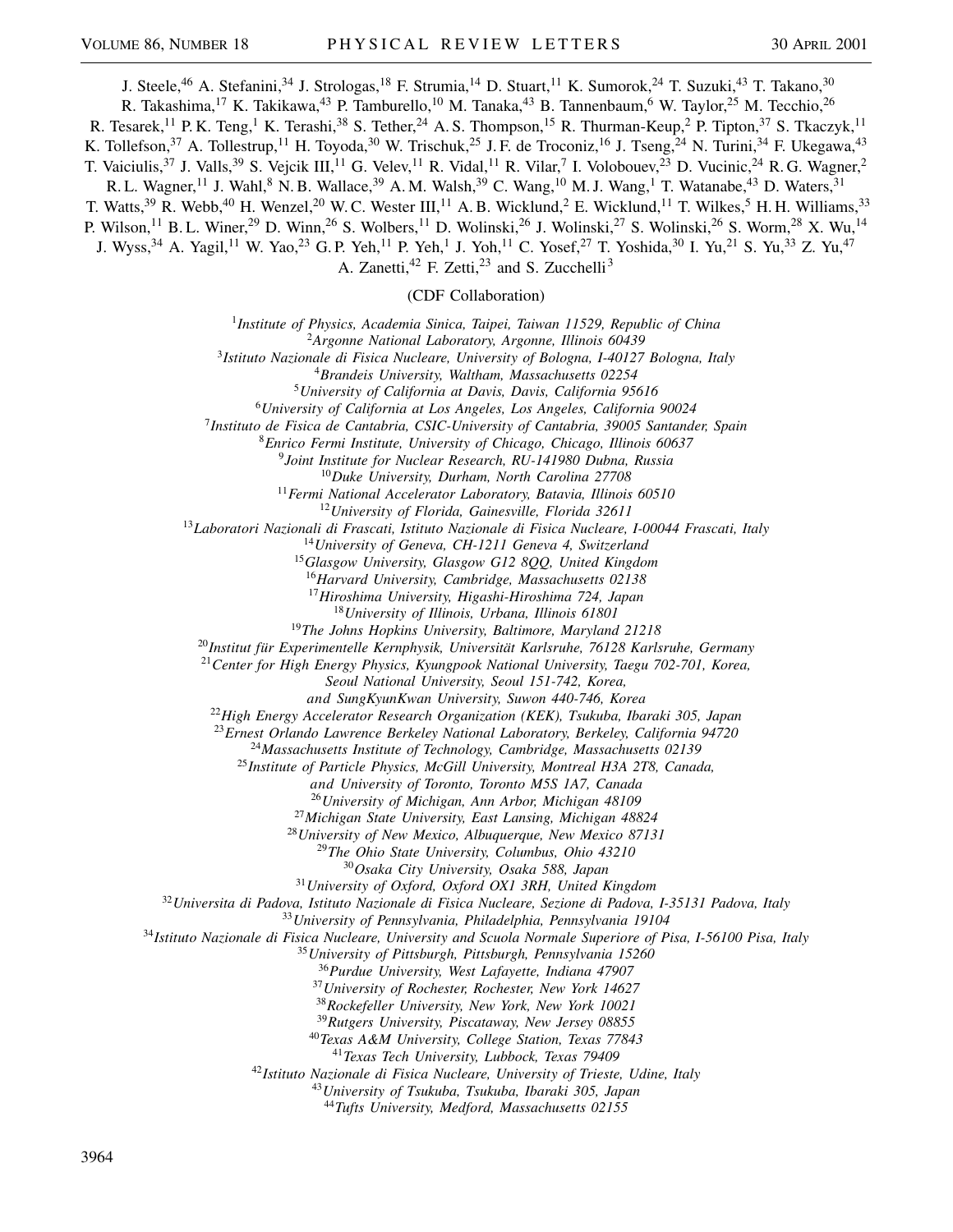*Waseda University, Tokyo 169, Japan University of Wisconsin, Madison, Wisconsin 53706 Yale University, New Haven, Connecticut 06520* (Received 30 October 2000)

We have measured the ratio of prompt production rates of the charmonium states  $\chi_{c1}$  and  $\chi_{c2}$  in 110 pb<sup>-1</sup> of  $p\overline{p}$  collisions at  $\sqrt{s}$  = 1.8 TeV. The photon from their decay into  $J/\psi \gamma$  is reconstructed through conversion into  $e^+e^-$  pairs. The energy resolution this technique provides makes the resolution of the two states possible. We find the ratio of production cross sections  $\frac{\sigma_{\chi c2}}{\sigma_{\chi c1}} = 0.96 \pm 0.27$ (stat)  $\pm$ 0.11(syst) for events with  $p_T(J/\psi) > 4.0$  GeV/c,  $|\eta(J/\psi)| < 0.6$ , and  $p_T(\hat{\gamma}) > 1.0$  GeV/c.

The production of charmonium in  $p\overline{p}$  collisions occurs promptly, or through the decay of hadrons containing the *b* quark. Prompt charmonium production can be easily separated from *B* hadron decay backgrounds using the lifetime distributions. The cross section of prompt  $J/\psi$ 's can be described by calculations based on the nonrelativistic QCD factorization formalism [1,2] that includes both color singlet and color octet contributions [3,4]. However, these QCD calculations of charmonium production predict a large transverse polarization of the  $J/\psi$  and  $\psi(2S)$  which is not seen in the data [5]. This discrepancy between the experimental observations and theoretical understanding of prompt charmonium production heightens the importance of exploring such processes as completely as possible.

In this paper, we contribute to the study of the charmonium system by measuring the relative cross sections of the  $\chi_{c1}$  and  $\chi_{c2}$  promptly produced in  $p\overline{p}$  collisions at  $\sqrt{s}$  = 1.8 TeV using the Collider Detector at Fermilab (CDF). Knowledge of this ratio is needed for any model that calculates  $J/\psi$  production through radiative  $\chi_c$  decay, and can be an important standard for comparing production models. We study the process  $p\overline{p} \rightarrow \chi_{cJ}X$ ,  $\chi_{cJ} \rightarrow J/\psi \gamma$ ,  $J/\psi \rightarrow \mu^+\mu^-$ , where  $\chi_{cJ}$  is taken to represent  $\chi_{c1}$  or  $\chi_{c2}$ . The final state photons are reconstructed through conversion into  $e^+e^-$  pairs, which provide excellent energy resolution for the photons from  $\chi_{cJ}$  decay. The resulting  $J/\psi \gamma$ mass resolution allows us to distinguish the  $\chi_{c1}$  and  $\chi_{c2}$ , and thereby perform the measurement using  $110$  pb<sup>-1</sup> of data taken during the 1992–1995 operation of the Tevatron. The low efficiency of the photon conversion process precludes a refinement of previous measurement of the total  $\chi_{cJ}$  cross section [4].

The CDF detector has been described in detail elsewhere [6]. Charged particles emerging from the  $p\overline{p}$  interaction point are detected in a silicon vertex detector (SVX), a time projection chamber (VTX), and a central tracking chamber (CTC). These tracking detectors are located in a 1.4 Tesla solenoidal field. Our coordinate system defines the *z* axis to be the proton beam direction, with  $\phi$  and r being the azimuthal angle and transverse distance, respectively. The CTC, an 84 layer drift chamber, covers the pseudorapidity interval  $|\eta| < 1$  (where  $\eta = -\ln[\tan(\theta/2)]$  and  $\theta$  is the angle with respect to the proton beam direction) and provides information in both the  $r - z$  and  $r - \phi$  views. The efficiency for track reconstruction

## DOI: 10.1103/PhysRevLett.86.3963 PACS numbers: 13.85.Ni, 14.40.Gx

in the CTC cuts off for tracks with  $p_T < 0.2 \text{ GeV}/c$ , rises over the range 0.2 GeV/ $c < p_T < 0.4$  GeV/ $c$ , and reaches  $\approx 93\%$  for tracks with  $p_T > 0.4 \text{ GeV}/c$ , where  $p_T$  is the track transverse momentum. The SVX extends over approximately 60% of the interaction region. This detector provides track impact parameter measurements for the muons from  $J/\psi$  decay in the  $r - \phi$  view with a resolution of  $(13 + 40/p_T)$   $\mu$ m, where  $p_T$  is in GeV/c. The combined momentum resolution of the tracking chambers is  $\delta p_T/p_T = [(0.0009p_T)^2 + (0.0066)^2]^{1/2}$ , where  $p_T$  is in GeV*c*. The beam pipe, SVX, VTX, and inner support cylinder of the CTC contribute to an average thickness of  $6.02 \pm 0.33\%$  radiation lengths of material [7], as measured perpendicular to the beam line.

Muons from the decay  $J/\psi \rightarrow \mu^+ \mu^-$  are identified by drift chambers located outside the electromagnetic and hadron calorimeters. The central muon chambers used in this analysis cover the region  $|\eta| < 0.6$ , and are used in a three level trigger system to require a pair of muons in the event. The first trigger level identifies muon candidates by requiring a coincidence between two radially aligned muon chambers. Two such coincidences are required for this trigger. The second dimuon trigger level combines the muon candidates with information from the fast track processor in the CTC. For the first 19.4  $pb^{-1}$  of data collected, a single match between a muon chamber coincidence and a CTC track with  $p_T > 2.8 \text{ GeV}/c$  was required. For the remainder of the data, this trigger required two such matches with track  $p_T > 2.0$  GeV/c. The final level of the trigger was performed in software, and required events to contain oppositely charged muon candidate pairs with an invariant mass within approximately 300 MeV $/c<sup>2</sup>$  of the world average  $J/\psi$  mass of 3096.9 MeV/ $c^2$  [8].

The  $J/\psi \rightarrow \mu^+\mu^-$  candidates are selected by requiring events that satisfy all trigger requirements after offline reconstruction, and have  $p_T(J/\psi) > 4.0 \text{ GeV}/c$ . A simultaneous mass and vertex constrained fit is performed on the muon tracks, where the dimuon mass is constrained to the  $J/\psi$  mass. We find  $\sim$  151 000 events have a good fit to the  $J/\psi$  mass. A subset of  $\sim 88\,000$  events have both decay muons measured within the SVX, which provides vertex resolution sufficient for determining the fraction of events due to *B* hadron decay.

The search for photon conversion candidates begins with a scan of all additional tracks found in each  $J/\psi$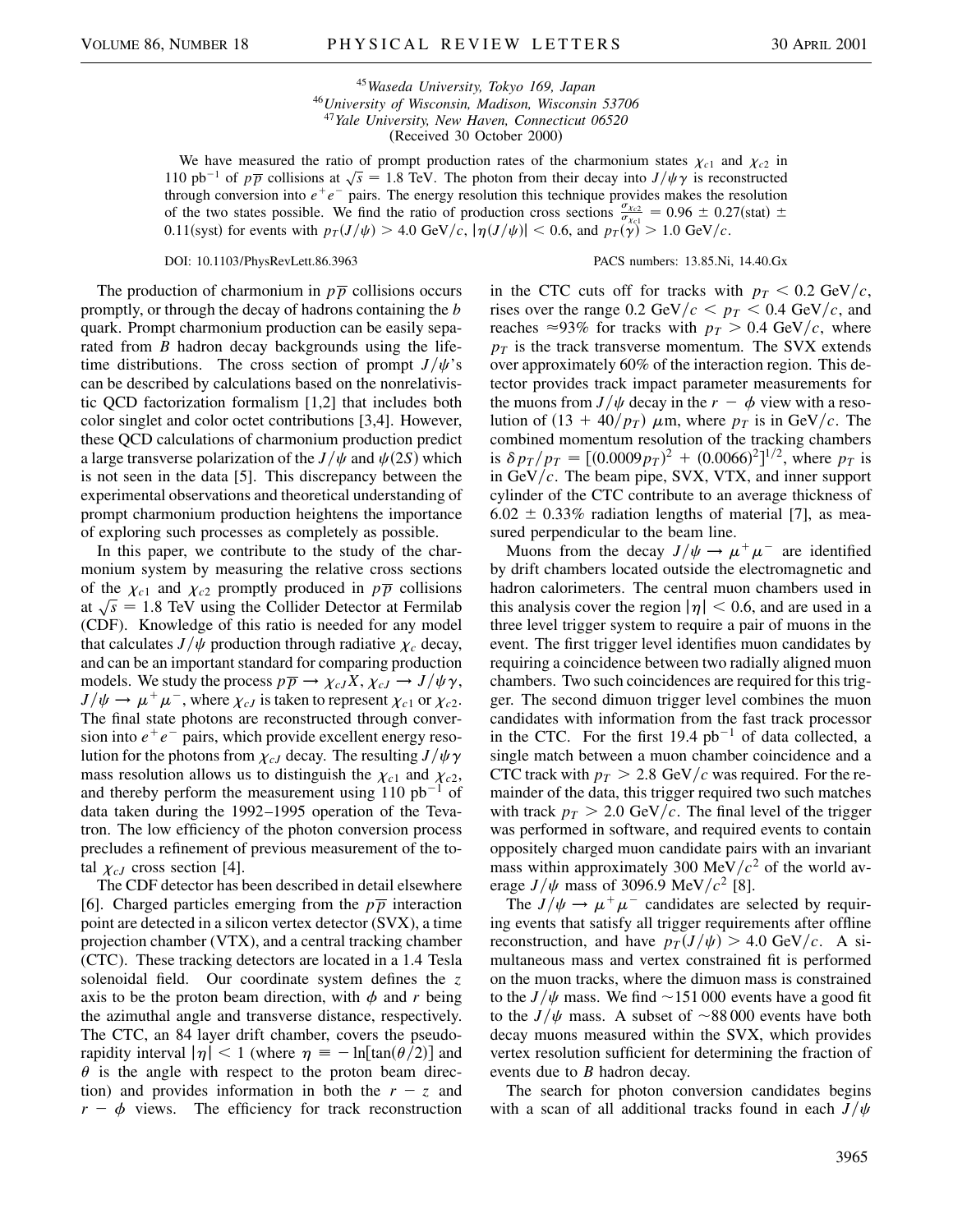event. Pairs of oppositely charged tracks are chosen with  $cos(\theta_{e-e}) > 0.995$ , where  $\theta_{e-e}$  is the opening angle between the tracks at the point of intersection. These pairs have their track parameters recalculated by using a least squares fit, with constraints consistent with the photon conversion hypothesis. Specifically, the two tracks are constrained to be parallel at their point of intersection, and the momentum of the pair is constrained to pass through the dimuon vertex. The radial distance from the dimuon vertex to the intersection point is required to be 1.0 cm or more in order to reduce the background due to particles originating from the primary vertex. Also, we require  $p_T(\gamma) > 1.0$  GeV/c and  $p_T(e^{\pm}) > 0.4$  GeV/c. A final fit on all four particle trajectories is then performed that simultaneously constrains the muon momenta to form the world average  $J/\psi$  mass [8] and the  $\gamma$  momentum to point to the dimuon vertex.

Relative acceptance and reconstruction efficiencies for  $J/\psi\gamma$  final states of different invariant mass have been studied with simulated events generated with a  $p_T(\chi_{cJ})$ distribution that was tuned to match the distribution of events seen in the data [4]. Monte Carlo generated  $\chi_{cJ} \rightarrow$  $J/\psi\gamma$  events are used as input to the detector and trigger simulations, to provide a measure of our acceptance for the  $\chi_{cJ}$  states. The larger mass of the  $\chi_{c2}$  gives a higher efficiency at low  $p_T(\chi_{cJ})$  than for the  $\chi_{c1}$ ; this difference vanishes for  $\frac{p_T(\chi_{cJ})}{M(\chi_{cJ})}$  $\frac{p_T(X_{cJ})}{M(X_{cJ})} \gg 1$ . The overall efficiency ratio is found to be  $\frac{\epsilon_{Xc1}}{\epsilon_{Xc2}} = 0.85 \pm 0.014$ , where the uncertainty is due to the simulated event sample size and uncertainty in the  $p_T(\chi_{cJ})$  distribution used in the simulation.

Systematic effects that might change the reconstruction efficiency ratio  $\frac{\epsilon_{xc1}}{\epsilon_{xc2}}$  would have to affect one spin state differently from the other. The decay angle distribution is one such possibility, and an estimate of our sensitivity to differences between the two states is made by convoluting a distribution of the form  $1 + \alpha_{\mu^-\gamma} \cos^2(\theta_{\mu^-\gamma})$ , where  $\alpha_{\mu^-\gamma}$ is a constant and  $\theta_{\mu^-\gamma}$  is the angle between the photon and  $\mu^-$  measured in the *J*/ $\psi \gamma$  rest frame, with the efficiency distribution. The results of this calculation indicate that values of  $\alpha_{\mu^-\gamma}$  over the range  $-1$  to  $+1$  correspond to a variation in the  $\chi_{cJ}$  reconstruction efficiency of  $\pm 7\%$ . We have taken half of this variation as the systematic uncertainty on the relative efficiency ratio  $\frac{\epsilon_{\chi_{c1}}}{\epsilon_{\chi_{c2}}}$  due to possible decay angle distributions.

Any differences in the production of the two states associated with the polarization or  $p_T(\chi_{cJ})$  distributions would require different production mechanisms for the  $\chi_{c1}$  and  $\chi_{c2}$ , and is therefore considered to be unlikely. The data are too sparse to provide much guidance. Therefore, we have assigned no systematic uncertainty on  $\frac{\epsilon_{xc1}}{\epsilon_{xc2}}$  due to possible differences in the  $\chi_{c1}$  and  $\chi_{c2}$  production kinematics.

The predominant  $\chi_{cJ}$  background is due to photons resulting from the decay of  $\pi^0$ ,  $\eta$ , and  $K_s^0$  mesons produced in association with the  $J/\psi$ . To model this background, charged tracks that originate from the  $J/\psi$  vertex in the data are used to define the momentum of simulated  $\pi^0$ ,  $\eta$ , and  $K_s^0$ 's produced in the ratio 4:2:1, respectively, as was done in [4]. The simulated decay of these particles provides a photon spectrum that, taken with the  $J/\psi$ , yields a  $J/\psi \gamma$  mass spectrum whose shape is used to model the background under the  $\chi_{cJ}$  states. Our sensitivity to the  $\pi^0$ : $\eta$ :*K*<sup>0</sup> ratio is negligible since the background variation is small over the range of  $J/\psi \gamma$  mass combinations used in this analysis.

Although the production of  $h_c(1P)$  mesons is poorly established [8], we nonetheless consider it a second source of background to the  $\chi_{c1}$ , due to its mass (3526  $\pm$ 0.24 MeV/ $c^2$ ) and the partial reconstruction,  $h_c \rightarrow$  $J/\psi \pi^0$ ,  $\pi^0 \rightarrow \gamma \gamma$ . A Monte Carlo simulation of *h<sub>c</sub>* production and decay, along with reconstruction of only one final state photon, provided a  $J/\psi \gamma$  mass spectrum for this background component. We find the overall  $h_c$  acceptance with respect to the  $\chi_{c1}$  to be  $\frac{\epsilon_{hc}}{\epsilon_{xcl}} = 0.523 \pm 0.005$ . The cross sections for  $h_c$  and  $\chi_c$ <sup>1</sup> are predicted to be comparable [10], and the  $h_c$  branching ratio to  $J/\psi \pi^0$ is predicted to be  $0.5-1.0\%$  [11]. Taken together, these predictions and our efficiency suggest that the number of  $h_c$  events in our data should be  $0.01-0.02$  times the number of  $\chi_{c1}$  events.

The decay of hadrons containing *b* quarks provides another background to prompt  $\chi_{cJ}$  production. We use the decay length measured in the SVX to discriminate between  $\chi_c$  events produced promptly and through *B* decay processes. Since any  $J/\psi \gamma$  combination that originates from *B* decay provides only a partial reconstruction of the *B* hadron, the proper decay length is not directly measurable. We therefore use the effective decay length  $\lambda_{\text{eff}} = L_{xy} \frac{M(J/\psi)}{p_T(J/\psi) F_{\text{corr}} L}$  $\frac{M(J/\psi)}{p_T(J/\psi)F_{\text{conf}}[p_T(J\psi)]}$  where  $M(J/\psi)$  and  $p_T(J/\psi)$ are the mass and transverse momentum, respectively, of the  $J/\psi$ ,  $L_{xy}$  is the measured displacement of the dimuon vertex in the direction of its transverse momentum, and  $F_{\text{corr}}[p_T(J\psi)]$  is a correction factor between the *B* and  $J/\psi$  momentum, which is obtained by Monte Carlo simulation of *B* hadron decay [9].

The  $J/\psi \gamma$  mass spectrum is shown in Fig. 1. The  $\chi_{c1}$ and  $\chi_{c2}$  are clearly resolved, although no evidence for the  $\chi_{c0}$  is seen in this distribution. The effective decay length distribution for events measured in the SVX is shown in Fig. 2. The mass and decay length distributions are fit simultaneously using the maximum likelihood method to obtain the number of  $\chi_{cJ}$  events due to prompt production. The likelihood function used is given by

$$
\mathcal{L} = \prod_{i=1}^{N} \big[ f_{1F\chi_1}^i + f_{2F\chi_2}^i + (1 - f_1 - f_2) F_{bck}^i \big], \quad (1)
$$

where  $f_1$ ,  $f_2$  are the fractions of the events in the  $\chi_{c1}$ ,  $\chi_{c2}$  signals,  $F^i_{\chi_1}$ ,  $F^i_{\chi_2}$  are the products of the mass and effective decay length distributions for the signals,  $F_{bck}^{i}$  is the product of mass and effective decay length distributions for the background, and *N* is the total number of events.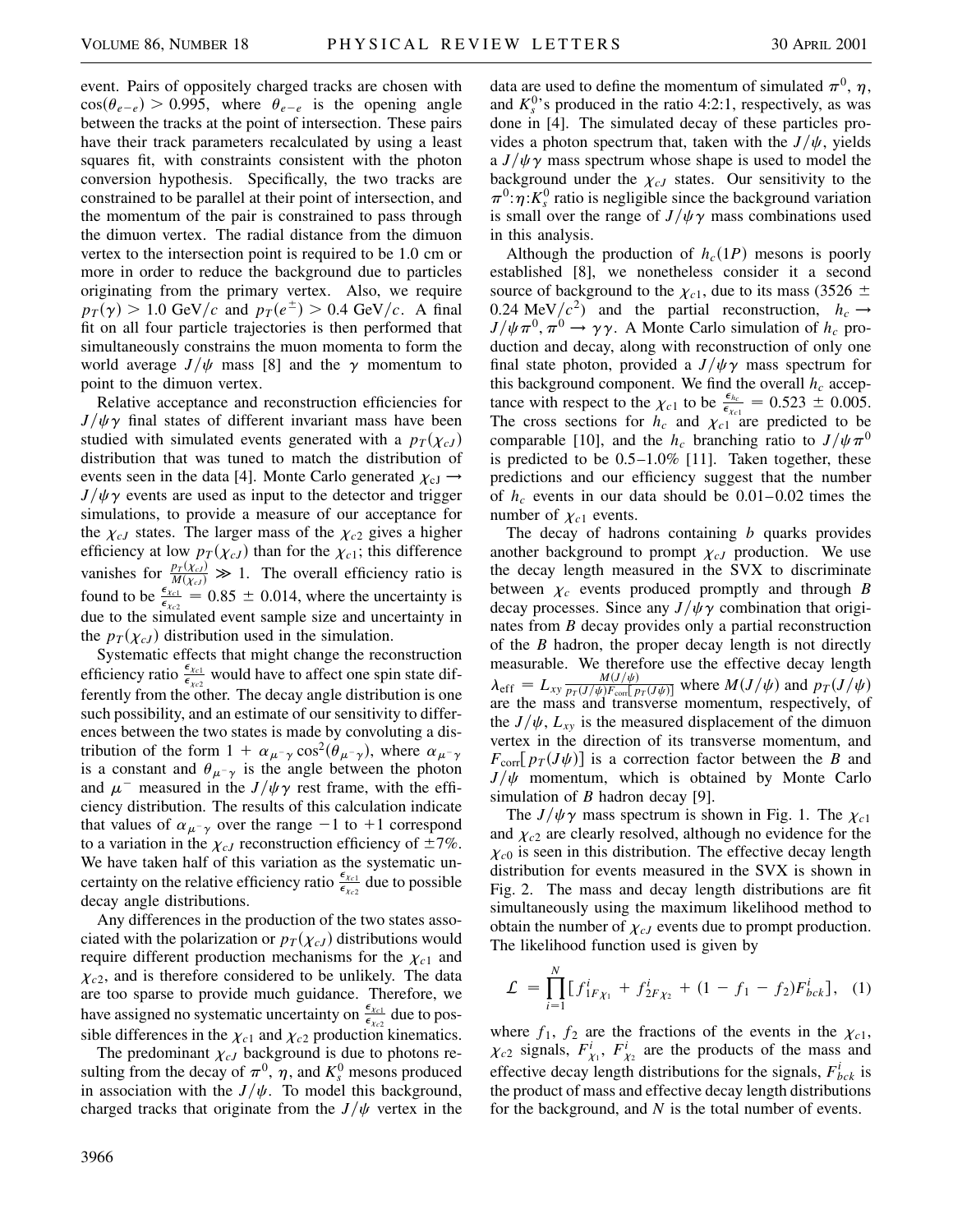

FIG. 1. The  $J/\psi \gamma$  mass spectrum. The background estimate is indicated by the shaded area, and the solid line histogram shows the result of the likelihood fit for the  $\chi_{cJ}$  signals.

The function representing the signal shape consists of two Gaussians whose characteristic width is given by the measured mass uncertainty for each event, times a scale factor. The mass is allowed to vary in the fit, but the difference in mass between the two signals is constrained to the



FIG. 2. The  $J/\psi\gamma$  effective decay length spectrum for events measured in the SVX. (A) The decay length distribution for candidates having 3350 MeV/ $c^2$  <  $M(J/\psi \gamma)$  < 3470 MeV/ $c^2$ and 3590 MeV/ $c^2$  <  $M(J/\psi \gamma)$  < 3710 MeV/ $c^2$ . (B) The decay length distribution for the  $\chi_{c1}$ , 3492 MeV/ $c^2$  <  $M(J/\psi \gamma)$  < 3528 MeV/ $c^2$ . (C) The decay length distribution for the  $\chi_{c2}$ , 3538 MeV/ $c^2 < M(J/\psi \gamma) < 3574$  MeV/ $c^2$ . The fit to the data points is shown in each distribution. The shaded functions in (B,C) indicate the effective decay length distribution due to background sources.

known  $\chi_{c1}/\chi_{c2}$  mass difference of 46 MeV/ $c^2$  [8]. The background function shape was determined by the Monte Carlo method described above, and its normalization was allowed to vary in the fit.

The decay length distributions used for both signals and the background consist of a sum of prompt and *B* decay components. The prompt contribution is a Gaussian centered at the beam position, with a characteristic width that is given by the decay length uncertainty calculated for each event. The *B* decay contribution is a convolution between an exponential distribution with a characteristic decay length and the decay length uncertainty for each event. The relative contribution between the prompt and *B* decay components is allowed to vary for each signal and the background independently. The characteristic proper decay length is constrained to 470  $\mu$ m, the average decay length for *B* hadron mixtures [8], for both signals and background. Although all events were subjected to the same likelihood fit, only the events measured in the SVX have the decay length resolution to contribute significantly to separating the prompt and *B* decay components.

The fit gives  $118.7 \pm 13.5$  total  $\chi_{cJ}$  events, and a  $\chi_{c1}$ mass of 3508.3  $\pm$  0.7 MeV/ $c^2$ . The ratio of events between the  $\chi_{c1}$  and  $\chi_{c2}$  is measured to be  $\frac{N_{Xc2}}{N_{Xc1}} = 0.63 \pm 0.005$ 0.15 for the full data sample, where  $N_{\chi_{cJ}}$  is the number of events obtained for each  $\chi_{cJ}$ . Decays of *B* hadrons are found to contribute (8  $\pm$  5%), (18  $\pm$  9%), and (25  $\pm$ 3%) to the  $\chi_{c1}$ ,  $\chi_{c2}$ , and background, respectively. The ratio of events in the prompt subset of the data is then *N*<sup>x</sup>*c*<sup>2</sup>  $N_{\chi_{c1}}$  $\frac{1-f_{b2}}{1-f_{b1}} = 0.56 \pm 0.16$ , where  $N_{\chi_{cJ}}$  is the number of events measured, and  $f_{bJ}$  are the fractions of events due to *B* decay. Variation of the characteristic decay length by  $\pm 50 \mu$ m corresponded to a change in the prompt yield ratio of less than  $10^{-3}$ , so no systematic uncertainty has been attributed to the choice of decay length used in the fit. Variation of the  $h_c$  contribution to the background by  $\pm 0.01 N_{\chi_{c1}}$  produced a  $\pm 0.4\%$  change in the measurement of the prompt event ratio, which is used as a systematic uncertainty.

The ratio of prompt cross sections for the  $\chi_{c1}$  and  $\chi_{c2}$ is given by

$$
\frac{\sigma_{\chi_{c2}}}{\sigma_{\chi_{c1}}} = \frac{N_{\chi_{c2}}(1 - f_{b2})\epsilon_{\chi_{c1}}B(\chi_{c1} \to J/\psi \gamma)}{N_{\chi_{c1}}(1 - f_{b1})\epsilon_{\chi_{c2}}B(\chi_{c2} \to J/\psi \gamma)}, \quad (2)
$$

where  $\sigma_{\chi_{cJ}}$  is the production cross section,  $\epsilon_{\chi_{cJ}}$  is the reconstruction acceptance and efficiency, and  $B(\chi_{cJ} \rightarrow$  $J/\psi\gamma$  is the branching ratio into the  $J/\psi\gamma$  final state for each of the  $\chi_{cJ}$  states.

The ratio of decay branching ratios is  $\frac{B(\chi_{c1} \rightarrow J/\psi \gamma)}{B(\chi_{c2} \rightarrow J/\psi \gamma)}$ The ratio of decay branching ratios is  $\frac{B(x_c - 3/\psi \gamma)}{B(x_c - 3/\psi \gamma)} =$ <br>27.3±1.6% = (2.02 ± 0.20), assuming the two values are  $\frac{27.5 \pm 1.0\%}{13.5 \pm 1.1\%}$  = (2.02  $\pm$  0.20), assuming the two values are uncorrelated [8]. Consequently, we are left with a relative systematic uncertainty on the ratio of cross sections of  $\pm 10\%$  due to the branching ratio uncertainties.

The systematic uncertainties for the relative rate of production are summarized in Table I. The individual un-